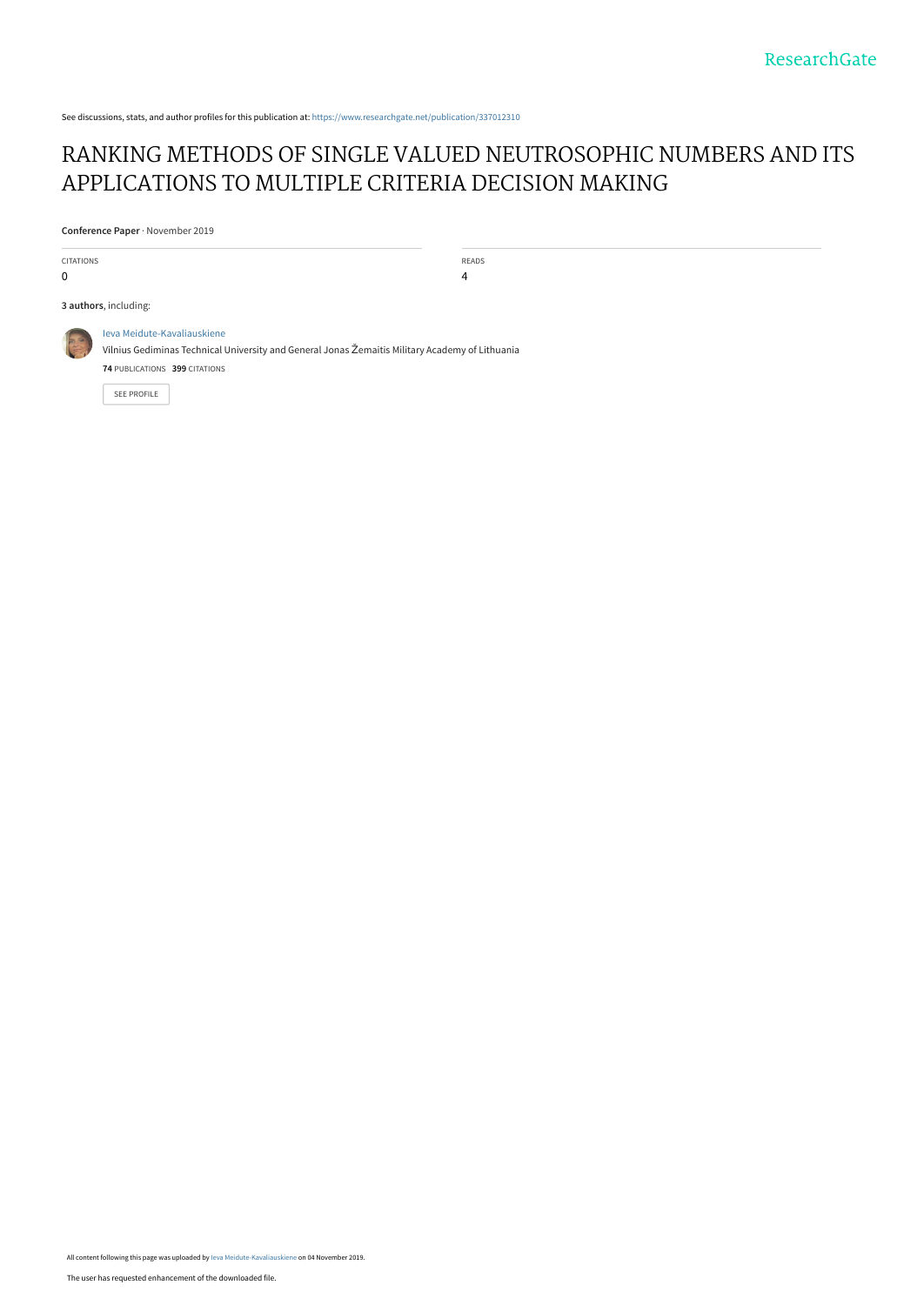# **RANKING METHODS OF SINGLE VALUED NEUTROSOPHIC NUMBERS AND ITS APPLICATIONS TO MULTIPLE CRITERIA DECISION MAKING**

## **Dragisa Stanujkic, Ieva Meidute-Kavaliauskiene, Darjan Karabasevic**

*<sup>1</sup>Technical Faculty in Bor, University of Belgrade (SERBIA)*

*<sup>2</sup>Business Management Faculty, Vilnius Gediminas Technical University,Vilnius ( LITHUANIA) <sup>3</sup>Faculty of Applied Management, Economics and Finance, University Business Academy in Novi Sad (SERBIA)*

[dstanujkic@tfbor.bg.ac.rs](mailto:dstanujkic@tfbor.bg.ac.rs) [ieva.meidutekavaliauskiene@vgtu.lt](mailto:ieva.meidutekavaliauskiene@vgtu.lt) [darjan.karabasevic@mef.edu.rs](mailto:darjan.karabasevic@mef.edu.rs)

## **ABSTRACT**

Decision making is a very important and actual process. It is exactly as such the most important to managers to whom it is a primary task. Taking into account the more possibilities of the action lines that can be implemented, the outcome of the decision-making process must be the solution of this situation, i.e., defining the directions for further action. The rapid development of the field of multiple-criteria decision making (MCDM), as one of the extremely important areas of operational research, has contributed to the development of many multiple-criteria decision-making methods. Therefore, the main objective of this article is to point out the usability of single-valued neutrosophic sets in solving multiple criteria decisionmaking problems. Three approaches for ranking of single-valued neutrosophic numbers are presented in the article, and its usability is demonstrated in numerical illustration.

Keywords: neutrosophy, neurosophic set, single-valued neutrosophic numbers, decision-making.

## **1 INTRODUCTION**

Multiple Criteria Decision Making (MCDM) has become very important and fastest growing subfields of operations research and management science. As modern MCDM started to emerge about 50 years ago, and until now it is used for solving a number of different decision-making problems in different fields [1-3]. Multiple Criteria Decision Making can be defined as making choices in the presence of multiple conflicting criteria. More precise MCDM models usually leads to increasing number or evaluation criteria or use of more complex criteria that are later decomposed into sub-criteria. However, an increase in the number of criteria, as well as subcriterion, can be less desirable in cases where data should be collected by the survey [4-7].

Hwang & Yoon [8] emphasize that MCDM can be divided into two basic categories: multi-attribute decision making which is mainly applied to selection problems and is always linked to a limited number of alternatives and ranking preferences, and multi-objective decision making which is usually applied to planning, i.e. to problems where the number of alternatives is infinite.

Having in mind the extremely dynamic development of the MCDM area, a number of methods of multiplecriteria decision-making have been developed over time, of which the most applied are: SAW, ELECTRE, MOORA, MULTIMOORA, TOPSIS, AHP, PROMETHEE, VIKOR, WASPAS and so on [9-10].

Significant progress in using the MCDM methods for solving complex decision-making problems was made after Zadeh [11-12], when he first proposed fuzzy sets, on which basis Bellman and Zadeh [13], somewhat later have proposed fuzzy MCDM. Since then, some extensions of fuzzy sets theory have been developed, such as: interval valued fuzzy sets [14], intuitionistic fuzzy sets [15] and interval-valued intuitionistic fuzzy sets [16].

In 1999, Smarandache [17] introduced the concept of neutrosophic sets, as generalization of the fuzzy sets theory and their extensions.

Fuzzy sets theory introduces partial membership to a set, expressed by membership function  $\mu_{x}$ , where membership function can have different forms, such as: bell-shaped, triangular, trapezoidal and singleton. Neutrosophic sets theory introduces three parameter that can be used to describe belonging to a set, that is; truth membership, indeterminacy membership, falsity membership. That is why neutrosophic sets could be more suitable for evaluating complex phenomena and events.

Therefore, the applicability of neutrosophic sets in the MCDM model is considered in the rest of this article. The remainder of article is organized as follows: In Section 2 basic elements of neutrosophic sets and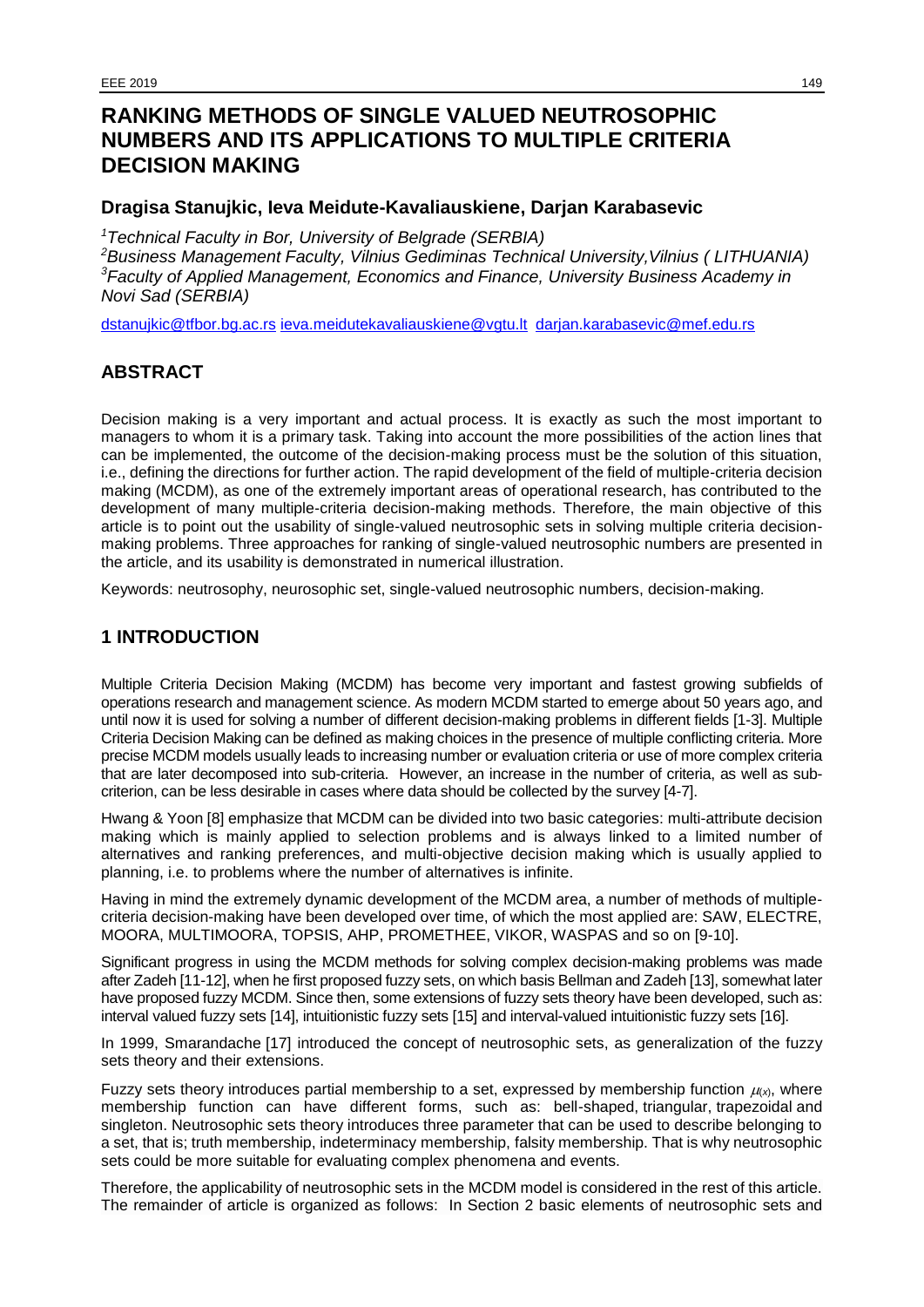single valued neutrosophic numbers are considered. In Section 3 approaches for ranking single valued neutrosophic numbers are considered, and in Section 4 a multiple-criteria decision-making approach based on single valued neutrosophic numbers is presented. In Section 5 a numerical illustration is given in order to demonstrate proposed approach. Finally, conclusions are given.

### **2 BASIC ELEMENTS OF NEUTROSOPHIC SETS AND SINGLE VALUED NEUTROSOPHIC NUMBERS**

**Definition 1**. Let *X* be a nonempty set, with a generic element in *X* denoted by *x*. Then, the Neutrosophic Set (NS) *A* in *X* is as follows [17-18]:

$$
A = \left\{ \left\langle x, T_A(x), I_A(x), F_A(x) \right\rangle \middle| \ x \in X \right\},\tag{1}
$$

with:  $T_A: X \to 0^- 0,1^+$ ;  $I_A: X \to 0^- 0,1^+$ ;  $F_A: X \to 0^- 0,1^+$ ; and  $0 \leq T_A(x) + I_A(x) + I_A(x) \leq 3^+$ 

where:  $T_A(x)$ ,  $I_A(x)$  and  $F_A(x)$  are the truth-membership function, the indeterminacy-membership function and the falsity-membership function, respectively.

**Definition 2.** Let *X* be a nonempty set. The Single Valued Neutrosophic Set (SVNS) *A* in *X* is as follows [17-19]:

$$
A = \left\{ \left\langle x, T_A(x), I_A(x), F_A(x) \right\rangle \middle| \ x \in X \right\},\tag{2}
$$

 $X \rightarrow [0,1]$ ;  $I_A: X \rightarrow [0,1]$ ;  $F_A: X \rightarrow [0,1]$  and  $0 \le T_A(x) + I_A(x) + F_A(x) \le 3$ .

**Definition 3.** For an SVNS *A* in *X*, the triple  $< t_A, i_A, f_A >$  is called the Single Valued Neutrosophic Number (SVNN) [17-18].

**Definition 4**. Let  $x_1 = t_1, i_1, f_1 >$  and  $x_2 = t_2, i_2, f_2 >$  be two SVNNs and  $\lambda > 0$ ; then the basic operations are defined as follows:

$$
x_1 + x_2 \approx t_1 + t_2 - t_1 t_2, i_1 i_2, f_1 f_2 > \tag{3}
$$

$$
x_1 \cdot x_2 \implies t_1 t_2, i_1 + i_2 - i_1 i_2, f_1 + f_2 - f_1 f_2 \geq 0 \tag{4}
$$

$$
\lambda x_1 = (1 - t_1)^{\lambda}, i_1^{\lambda}, f_1^{\lambda} > .
$$
\n(5)

$$
x_1^{\lambda} = \langle t_1^{\lambda}, t_1^{\lambda}, 1 - (1 - f_1)^{\lambda} \rangle. \tag{6}
$$

**Definition 5**. Let  $x = *t*$  ,  $i$  ,  $f >$  be an SVNN; then a score function  $s_{(x)}$  of  $x$  can be as follows [20]:

$$
s_{(x)} = \frac{1 + t_x - 2i_x - f_x}{2} \,. \tag{7}
$$

**Definition 6**. Let  $x = t$ , *i*,  $f >$  be a SVNN; then a cosine similarity measure  $c(x)$  between SVNN *x* and the ideal alternative (point) <1,0,0> is as follows [20]:

$$
c_{(x)} = \frac{t}{\sqrt{t^2 + i^2 + f^2}} \tag{8}
$$

**Definition 7**. Let  $x = < t$ , *i*,  $f > a$  SVNN; then the Hamming distance  $h(x)$  between SVNN *x* and the ideal alternative (point) <1,0,0> is as follows:

$$
h_{(x)} = \frac{1}{3} \left( |1 - t| + |i - 0| + |f - 0| \right) = \frac{1}{3} (1 - t + i + f).
$$
 (9)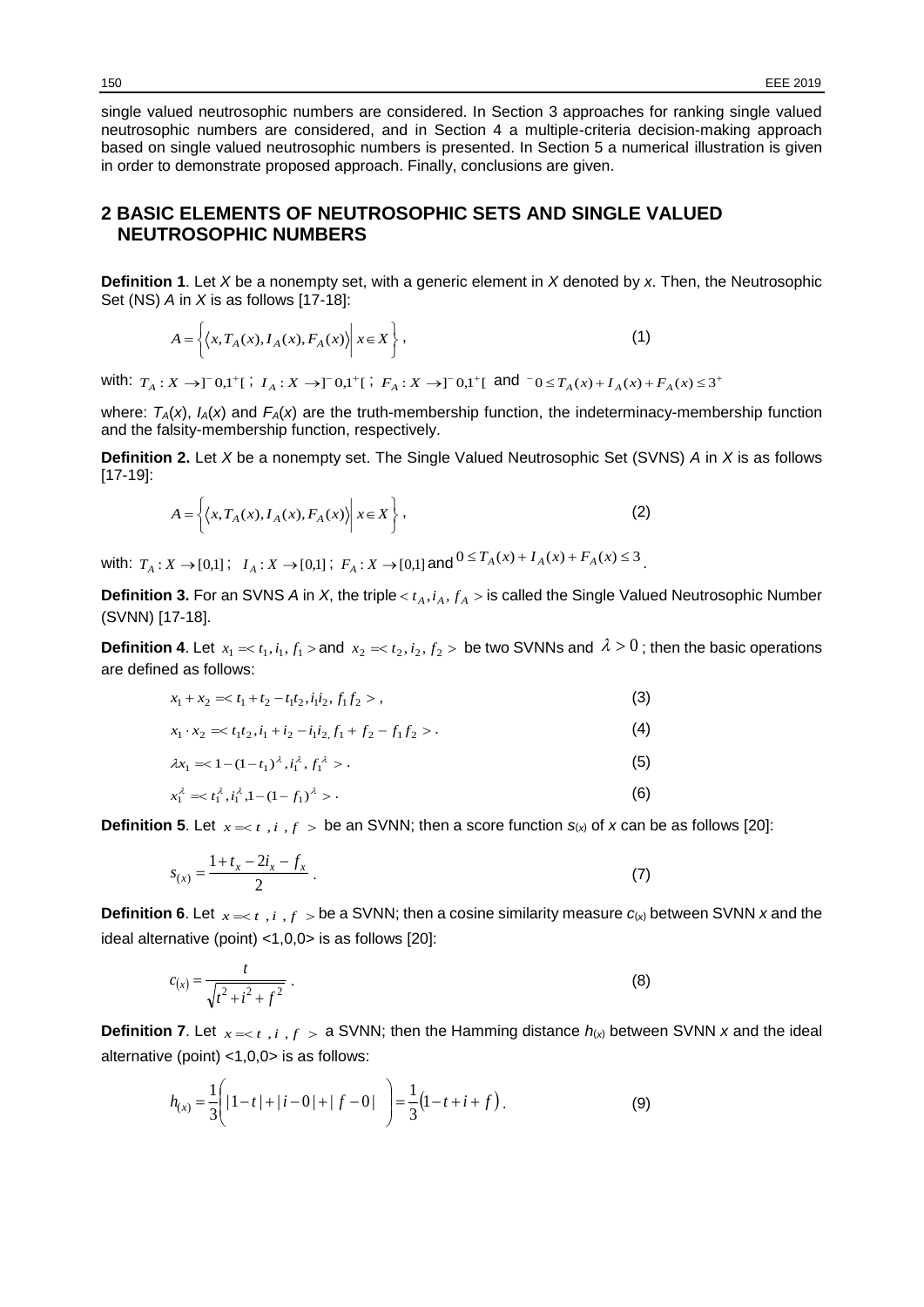**Definition 8**. Let  $x = < t$ , *i*,  $f > a$  SVNN; then the Hamming distance  $h(x)$  between SVNN *x* and the ideal alternative (point) <1,0,0> is as follows:

$$
h_{(x)} = \left(\frac{1}{3}(|1-t|^2 + |i-0|^2 + |f-0|^2)\right)^{\frac{1}{2}} = + \left(\frac{1}{3}((1-t)^2 + i^2 + f^2)\right)^{\frac{1}{2}}.
$$
 (10)

**Definition 9.** Let  $A_j = t_j, i_j, f_j >$  be a collection of SVNSs and  $W = (w_1, w_2, ..., w_n)^T$  be an associated weighting vector. Then the Single Valued Neutrosophic Weighted Average (SVNWA) operator of *A<sup>j</sup>* is as follows [20]:

$$
SVMWA(A_1, A_2,..., A_n) = \sum_{j=1}^n w_j A_j = \left(1 - \prod_{j=1}^n (1 - t_j)^{w_j}, \prod_{j=1}^n (i_j)^{w_j}, \prod_{j=1}^n (f_j)^{w_j}\right).
$$
 (11)

where:  $w_j$  is the element *j* of the weighting vector,  $\ w_j\in [0,1]$  and  $\sum_{j=1}^n w_j = 1$  .

#### **3 RANKING OF SINGLE VALUED NEUTROSOPHIC NUMBERS**

There are several approaches for ranking SVNNs. An approach based on the Score function is commonly used.

**Definition 10.** Let  $x_1$  and  $x_2$  be two SVNNs. Then, the ranking method based on the score function is as follows:

If 
$$
s_{(x_1)} > s_{(x_2)}
$$
, then  $x_1 > x_2$ . (12)

The next approach is based on the cosine similarity measure.

**Definition 11.** Let  $x_1$  and  $x_2$  be two SVNNs. Then, the ranking method based on the cosine similarity measure is as follows:

If 
$$
c_{(x_1)} > c_{(x_2)}
$$
, then  $x_1 > x_2$ . (13)

SVNNs can also be ranked on the basis of their distances from an ideal point.

**Definition 12.** Let  $x_1$  and  $x_2$  be two SVNNs. Then, the ranking method based on the Hamming distance is as follows:

If 
$$
h_{(x_1)} > h_{(x_2)}
$$
, then  $x_1 < x_2$ . (14)

#### **4 A MULTIPLE CRITERIA DECISION MAKING APPROACH BASED ON SINGLE VALUED NEUTROSOPHIC NUMBERS**

The procedure for solving multiple criteria decision-making problem that contain *m* alternatives that are evaluated based on *n* criteria by *K* experts can precisely be expressed by the following algorithm:

Step 1. Define a goal of evaluation and identify available alternatives.

Step 2. Define a set of evaluation criteria and determine their significance, i.e. criteria weights.

Step 3. Form a group of experts who will perform evaluation and perform evaluation.

Step 4. Construct a group decision-making matrix using Eq. (11).

Step 5. Calculate overall ratings using Eq. (11).

Step 6. Rank alternatives and select the best one using an approach presented in Section 3.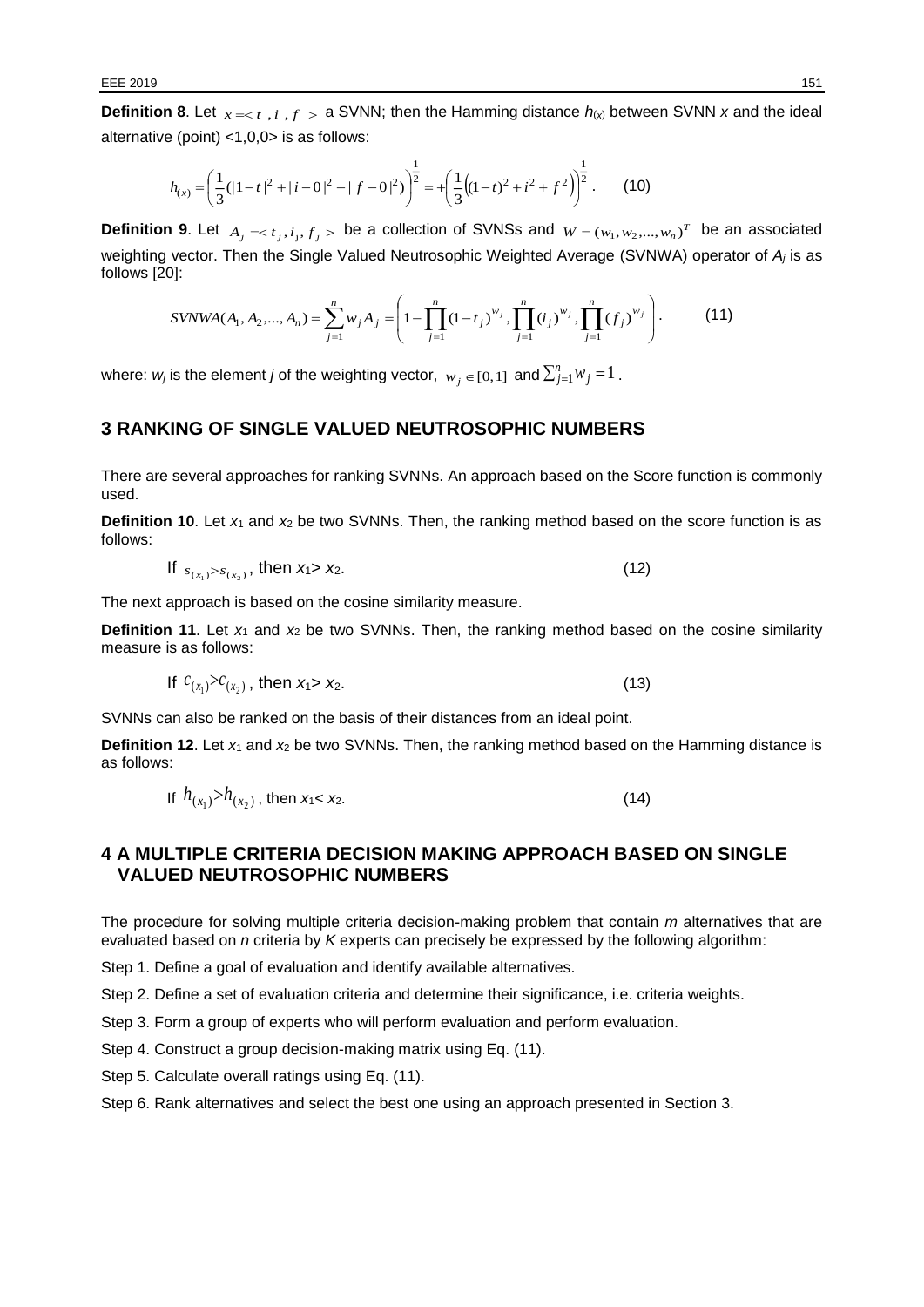### **5 NUMERICAL ILLUSTRATION**

In order to briefly demonstrate the usability of the SVNNs for solving MCDM problems, an example of supplier selection is presented in this section.

Assume that one company have to consider engaging of a new supplier. Therefore, a team of three experts if formed with the aim to select the most appropriate supplier from four alternatives on the basis on the following criteria:

*C*<sup>1</sup> – Delivery, *C*<sup>2</sup> – Quality, *C*<sup>3</sup> – Flexibility, *C*<sup>4</sup> – Service, and *C*5 – Price.

The ratings obtained from three experts are shown in Tables 1, 2 and 3.

*Table 1. The ratings obtained from the first of three experts*

| G <sub>1</sub>                                                                                  | $\omega$ | C <sub>3</sub> | C <sub>4</sub> | C5 |
|-------------------------------------------------------------------------------------------------|----------|----------------|----------------|----|
| $A_1$ <0.8, 0.00, 0.10> <0.7, 0.0, 0.3> <0.6, 0.0, 0.4> <0.7, 0.0, 0.3> <0.5, 0.0, 0.5>         |          |                |                |    |
| $A_2$ <0.7, 0.00, 0.20> <0.8, 0.0, 0.2> <0.8, 0.0, 0.2> <0.8, 0.0, 0.2> <0.8, 0.0, 0.2>         |          |                |                |    |
| $A_3$ <0.5, 0.00, 0.20> <0.5, 0.0, 0.5> <0.6, 0.0, 0.4> <0.6, 0.0, 0.4> <0.7, 0.0, 0.3>         |          |                |                |    |
| $A_4$ < 0.7, 0.00, 0.30 < 0.6, 0.0, 0.4 > < 0.7, 0.0, 0.3 > < 0.5, 0.0, 0.5 > < 0.5, 0.0, 0.5 > |          |                |                |    |

*Table 2. The ratings obtained from the second of three experts*

|                | C <sub>1</sub>                                                                                                                                                    | $\mathcal{C}$ | $C_3$ | C <sub>4</sub> | C <sub>5</sub> |
|----------------|-------------------------------------------------------------------------------------------------------------------------------------------------------------------|---------------|-------|----------------|----------------|
| $A_1$          | $\langle 0.6, 0.00, 0.40 \rangle$ $\langle 0.7, 0.0, 0.3 \rangle$ $\langle 0.6, 0.0, 0.4 \rangle$ $\langle 0.5, 0.0, 0.0 \rangle$ $\langle 0.6, 0.0, 0.0 \rangle$ |               |       |                |                |
| A <sub>2</sub> | $\langle 0.8, 0.00, 0.20 \rangle$ $\langle 0.6, 0.0, 0.4 \rangle$ $\langle 0.7, 0.0, 0.3 \rangle$ $\langle 0.8, 0.0, 0.2 \rangle$ $\langle 0.6, 0.0, 0.0 \rangle$ |               |       |                |                |
|                | $A_3$ <0.7, 0.00, 0.30> <0.8, 0.0, 0.2> <0.7, 0.0, 0.3> <0.6, 0.0, 0.4> <0.7, 0.0, 0.3>                                                                           |               |       |                |                |
|                | $A_4$ <0.6, 0.00, 0.40> <0.7, 0.0, 0.3> <0.6, 0.0, 0.4> <0.6, 0.0, 0.4> <0.5, 0.0, 0.5>                                                                           |               |       |                |                |
|                |                                                                                                                                                                   |               |       |                |                |

*Table 3. The ratings obtained from the third of three experts*

| C1                                                                                                | C <sub>2</sub> | C <sub>3</sub> | C4 | C5 |
|---------------------------------------------------------------------------------------------------|----------------|----------------|----|----|
| $A_1$ <0.8, 0.00, 0.20> <0.6, 0.0, 0.4> <0.5, 0.0, 0.5> <0.6, 0.0, 0.4> <0.8, 0.0, 0.2>           |                |                |    |    |
| $A_2$ <0.6, 0.00, 0.10> <0.6, 0.0, 0.4> <0.8, 0.0, 0.2> <0.5, 0.0, 0.5> <0.7, 0.0, 0.3>           |                |                |    |    |
| $A_3$ < 0.6, 0.00, 0.40 > < 0.7, 0.0, 0.3 > < 0.6, 0.0, 0.2 > < 0.6, 0.0, 0.4 > < 0.5, 0.0, 0.5 > |                |                |    |    |
| $A_4$ <0.7, 0.00, 0.30> <0.8, 0.0, 0.2> <0.7, 0.0, 0.3> <0.6, 0.0, 0.4> <0.6, 0.0, 0.1>           |                |                |    |    |

The group decision-making matrix, constructed using Eq. (11), are shown in Table 4. In this calculation all three experts had the same significance, that is  $w=0.333$ ;  $\neq$  1, 2 and 3.

*Table 4. The group decision-making matrix* 

| G1 | $\mathfrak{c}$ | C <sub>3</sub>                                                                                            | $\mathfrak{c}_4$ | Cs. |
|----|----------------|-----------------------------------------------------------------------------------------------------------|------------------|-----|
|    |                | $A_1$ < 0.75, 0.0, 0.24 > < 0.67, 0.0, 0.33 > < 0.57, 0.0, 0.44 > < 0.61, 0.0, 0.25 > < 0.66, 0.0, 0.26 > |                  |     |
|    |                | $A_2$ < 0.71, 0.0, 0.17 > < 0.68, 0.0, 0.34 > < 0.77, 0.0, 0.23 > < 0.73, 0.0, 0.32 > < 0.71, 0.0, 0.18 > |                  |     |
|    |                | $A_3$ < 0.61, 0.0, 0.30 > < 0.69, 0.0, 0.35 > < 0.64, 0.0, 0.30 > < 0.60, 0.0, 0.40 > < 0.64, 0.0, 0.37 > |                  |     |
|    |                | $A_4$ < 0.75, 0.0, 0.24 > < 0.67, 0.0, 0.33 > < 0.57, 0.0, 0.44 > < 0.61, 0.0, 0.25 > < 0.66, 0.0, 0.26 > |                  |     |

In the next steep overall ratings was calculated using Eq. (11) and the following weights *w<sup>j</sup>* = {0.18, 0.21, 0.20, 0.18, 0.23}. The overall ratings are shown in Table 5.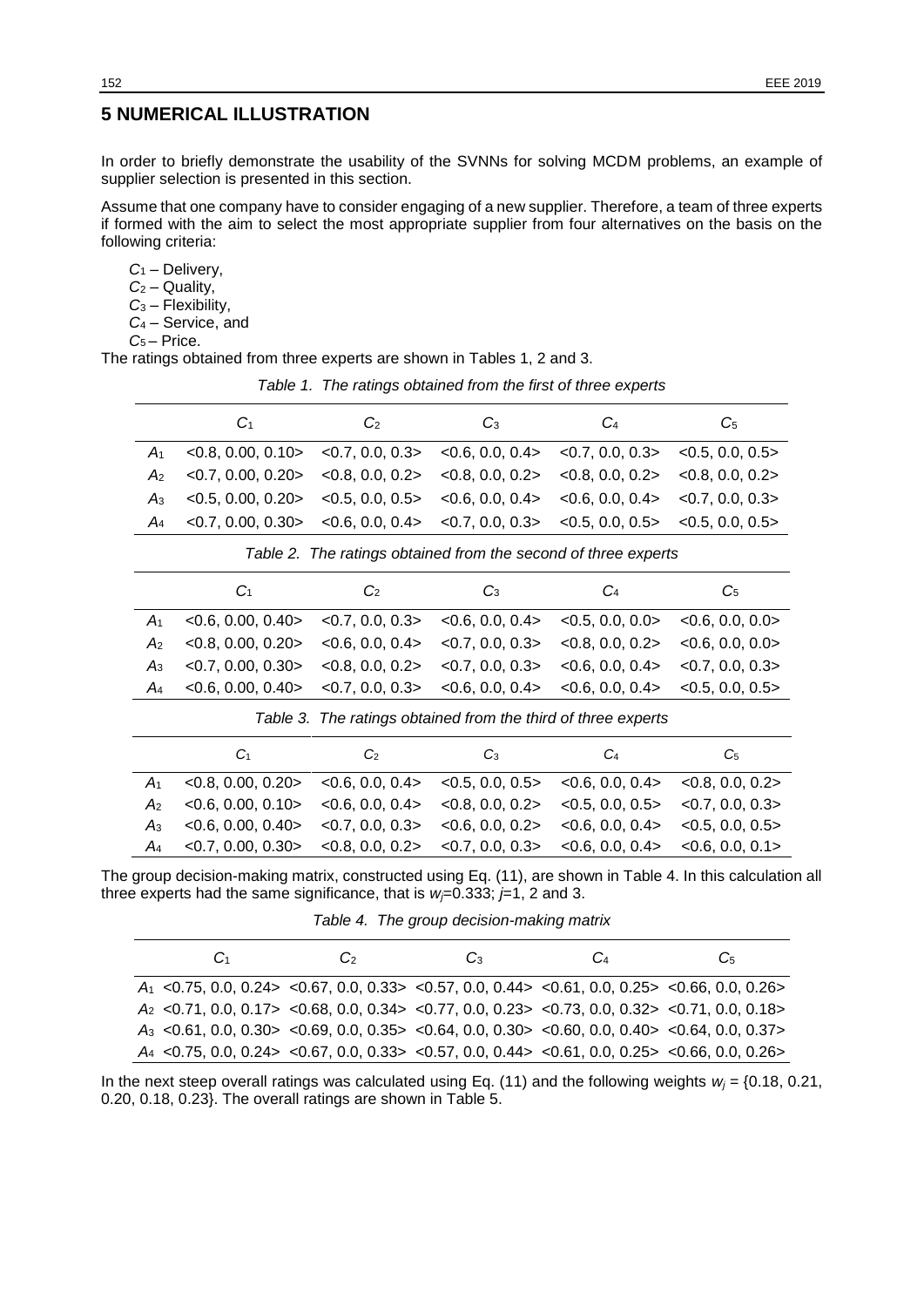*Table 5. The overall ratings obtained from the third of three experts*

|       | Overall ratings          |
|-------|--------------------------|
| $A_1$ | $<$ 0.65, 0.00, 0.30 $>$ |
| A2    | $<$ 0.72, 0.00, 0.24 >   |
| $A_3$ | $<$ 0.64, 0.00, 0.34 $>$ |
| A4    | $<$ 0.65, 0.00, 0.30 >   |

Finally, the ranking results obtained using three approaches, considered in Section 4, are encountered for in Table 6.

|       | S(n)  | Rank | C(i)  | Rank | $h_{(h)}$ | Rank |
|-------|-------|------|-------|------|-----------|------|
| A۱    | 0.678 | 2    | 0.910 | 2    | 0.215     |      |
| A2    | 0.743 |      | 0.951 |      | 0.171     |      |
| $A_3$ | 0.647 | 3    | 0.880 | 3    | 0.235     | 3    |
|       | 0.639 |      | በ ጸ72 |      | 0.240     |      |

*Table 6. The ranking results obtained using three approaches*

#### **6 CONCLUSION**

All current problems can be observed from a multiple-criteria decision-making perspective, because the problems are mainly related to the fulfillment of the objectives related to the larger number, usually conflicting criteria, which is a great approximation to the real tasks in the decision-making processes.

Taking into account previously stated, main objective of this manuscript is to emphasize the usability of single-valued neutrosophic sets in solving complex multiple-criteria decision-making problems. Therefore, in this manuscript three approaches for ranking of single-valued neutrosophic numbers are proposed. Usability and applicability of the approaches is demonstrated in conducted numerical example. Ranking results of the alternatives based on all of the three approaches are the same, alternative denoted as  $A_2$  is the best in terms of evaluated criteria.

Neutrosophic sets theory introduces three parameters that can be used to describe belonging to a set, that is; truth membership, indeterminacy membership, falsity membership. That is why neutrosophic sets could be more suitable for evaluating complex phenomena and events. Thus, it is logical to expect greater application of neutrosophic sets in the area of MCDM, especially when it is necessary to solve complex problems.

#### **REFERENCES**

- [1] Karabasevic, D., Stanujkic, D., Urosevic, S., Popovic, G., & Maksimovic, M. (2017). An approach to criteria weights determination by integrating the Delphi and the adapted SWARA methods. Management: Journal of Sustainable Business and Management Solutions in Emerging Economies, 22(3), pp. 15-25.
- [2] Vesković, S., Stević, Ž., Stojić, G., Vasiljević, M., & Milinković, S. (2018). Evaluation of the railway management model by using a new integrated model DELPHI-SWARA-MABAC. Decision Making: Applications in Management and Engineering, 1(2), pp. 34-50.
- [3] Stanujkić, D., & Karabašević, D. (2018). An extension of the WASPAS method for decision-making problems with intuitionistic fuzzy numbers: a case of website evaluation. Operational Research in Engineering Sciences: Theory and Applications, 1(1), pp. 29-39.
- [4] Pamučar, D., Lukovac, V., Božanić, D., & Komazec, N. (2018). Multi-criteria FUCOM-MAIRCA model for the evaluation of level crossings: case study in the Republic of Serbia. Operational Research in Engineering Sciences: Theory and Applications, 1(1), pp. 108-129.
- [5] Karabašević, D., Stanujkić, D., Đorđević, B., & Stanujkić, A. (2018). The weighted sum preferred levels of performances approach to solving problems in human resources management. Serbian Journal of Management, 13(1), pp. 145-156.